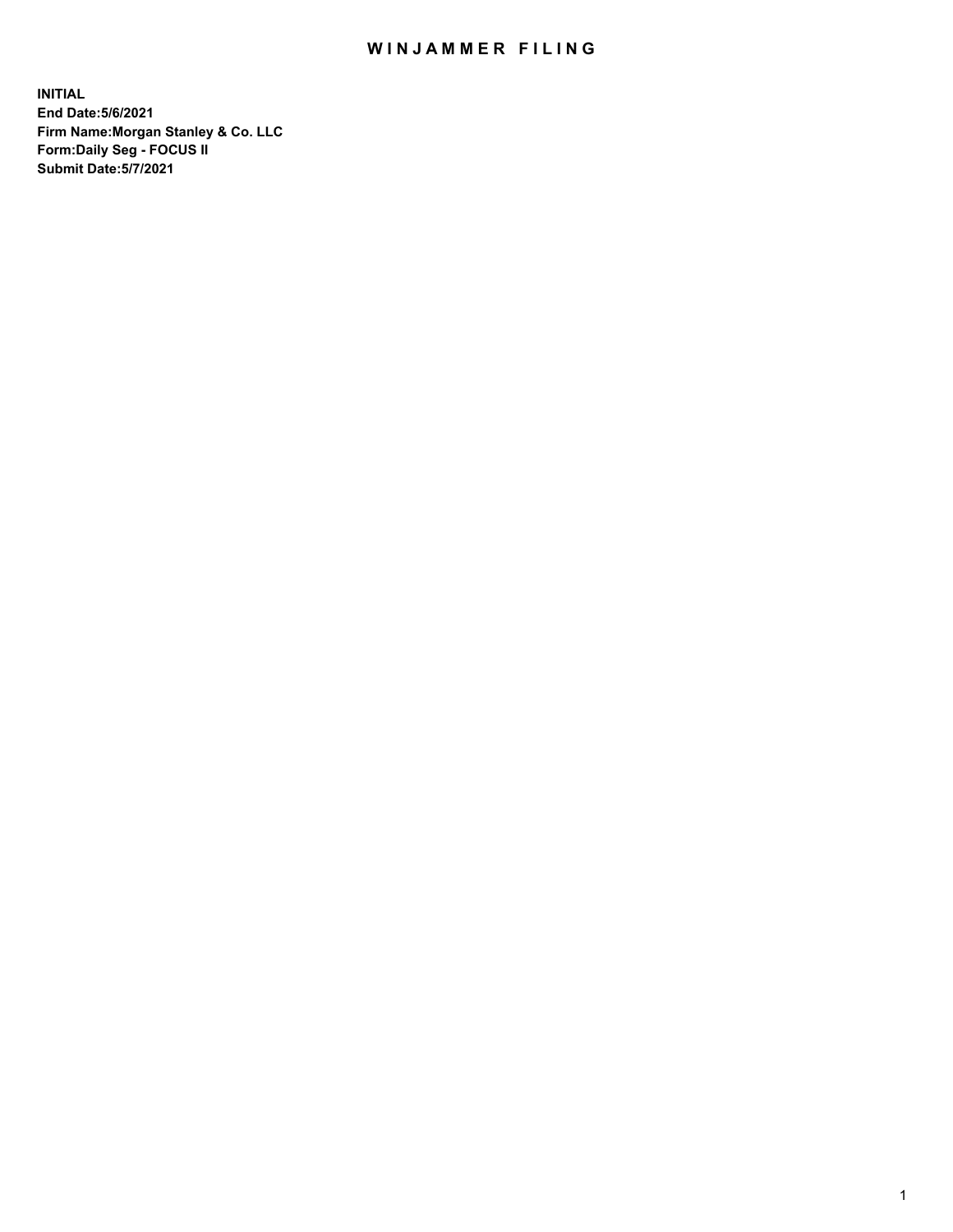**INITIAL End Date:5/6/2021 Firm Name:Morgan Stanley & Co. LLC Form:Daily Seg - FOCUS II Submit Date:5/7/2021 Daily Segregation - Cover Page**

| Name of Company                                                                                                                                                                                                                                                                                                                | <b>Morgan Stanley &amp; Co. LLC</b>             |
|--------------------------------------------------------------------------------------------------------------------------------------------------------------------------------------------------------------------------------------------------------------------------------------------------------------------------------|-------------------------------------------------|
| <b>Contact Name</b>                                                                                                                                                                                                                                                                                                            | <b>Ikram Shah</b>                               |
| <b>Contact Phone Number</b>                                                                                                                                                                                                                                                                                                    | 212-276-0963                                    |
| <b>Contact Email Address</b>                                                                                                                                                                                                                                                                                                   | Ikram.shah@morganstanley.com                    |
| FCM's Customer Segregated Funds Residual Interest Target (choose one):<br>a. Minimum dollar amount: ; or<br>b. Minimum percentage of customer segregated funds required:% ; or<br>c. Dollar amount range between: and; or<br>d. Percentage range of customer segregated funds required between: % and %.                       | 235,000,000<br><u>0</u><br>00<br>0 <sub>0</sub> |
| FCM's Customer Secured Amount Funds Residual Interest Target (choose one):<br>a. Minimum dollar amount: ; or                                                                                                                                                                                                                   | 140,000,000                                     |
| b. Minimum percentage of customer secured funds required:% ; or<br>c. Dollar amount range between: and; or<br>d. Percentage range of customer secured funds required between:% and%.                                                                                                                                           | <u>0</u><br>0 <sub>0</sub><br>0 <sub>0</sub>    |
| FCM's Cleared Swaps Customer Collateral Residual Interest Target (choose one):<br>a. Minimum dollar amount: ; or<br>b. Minimum percentage of cleared swaps customer collateral required:% ; or<br>c. Dollar amount range between: and; or<br>d. Percentage range of cleared swaps customer collateral required between:% and%. | 92,000,000<br><u>0</u><br>0 Q<br>0 <sub>0</sub> |

Attach supporting documents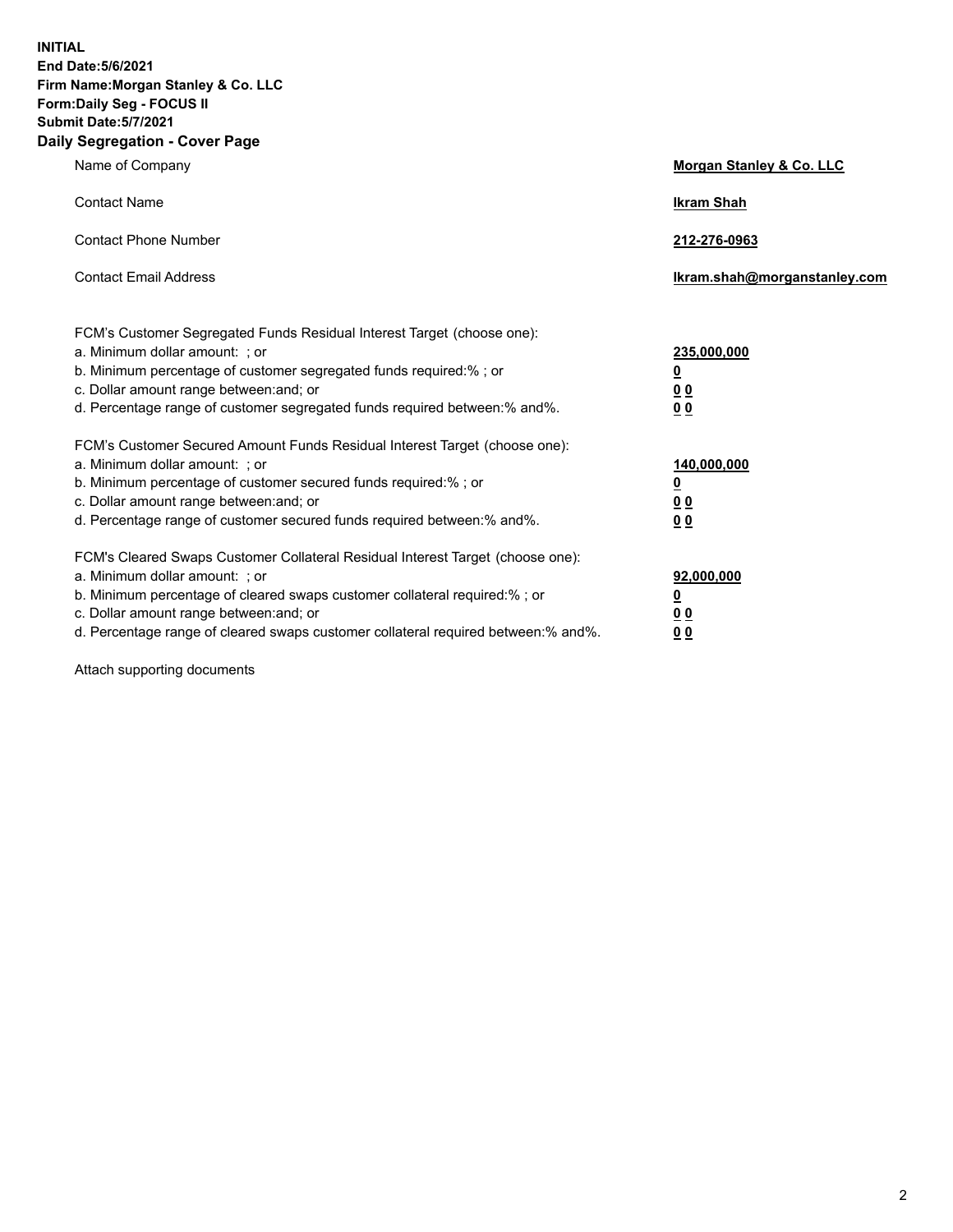## **INITIAL End Date:5/6/2021 Firm Name:Morgan Stanley & Co. LLC Form:Daily Seg - FOCUS II Submit Date:5/7/2021 Daily Segregation - Secured Amounts** Foreign Futures and Foreign Options Secured Amounts Amount required to be set aside pursuant to law, rule or regulation of a foreign government or a rule of a self-regulatory organization authorized thereunder **0** [7305] 1. Net ledger balance - Foreign Futures and Foreign Option Trading - All Customers A. Cash **4,671,381,618** [7315] B. Securities (at market) **1,999,230,351** [7317] 2. Net unrealized profit (loss) in open futures contracts traded on a foreign board of trade **1,090,526,199** [7325] 3. Exchange traded options a. Market value of open option contracts purchased on a foreign board of trade **33,004,785** [7335] b. Market value of open contracts granted (sold) on a foreign board of trade **-26,976,107** [7337] 4. Net equity (deficit) (add lines 1. 2. and 3.) **7,767,166,846** [7345] 5. Account liquidating to a deficit and account with a debit balances - gross amount **62,820,959** [7351] Less: amount offset by customer owned securities **-62,206,882** [7352] **614,077** [7354] 6. Amount required to be set aside as the secured amount - Net Liquidating Equity Method (add lines 4 and 5) **7,767,780,923** [7355] 7. Greater of amount required to be set aside pursuant to foreign jurisdiction (above) or line 6. **7,767,780,923** [7360] FUNDS DEPOSITED IN SEPARATE REGULATION 30.7 ACCOUNTS 1. Cash in banks A. Banks located in the United States **684,973,651** [7500] B. Other banks qualified under Regulation 30.7 **614,849,376** [7520] **1,299,823,027** [7530] 2. Securities A. In safekeeping with banks located in the United States **397,363,286** [7540] B. In safekeeping with other banks qualified under Regulation 30.7 **44,767,540** [7560] **442,130,826** [7570] 3. Equities with registered futures commission merchants A. Cash **19,857,398** [7580] B. Securities **0** [7590] C. Unrealized gain (loss) on open futures contracts **-2,529,116** [7600] D. Value of long option contracts **0** [7610] E. Value of short option contracts **0** [7615] **17,328,282** [7620] 4. Amounts held by clearing organizations of foreign boards of trade A. Cash **0** [7640] B. Securities **0** [7650] C. Amount due to (from) clearing organization - daily variation **0** [7660] D. Value of long option contracts **0** [7670] E. Value of short option contracts **0** [7675] **0** [7680] 5. Amounts held by members of foreign boards of trade A. Cash **3,568,398,147** [7700] B. Securities **1,557,099,525** [7710] C. Unrealized gain (loss) on open futures contracts **1,093,055,316** [7720] D. Value of long option contracts **33,004,785** [7730] E. Value of short option contracts **-26,976,107** [7735] **6,224,581,666** [7740] 6. Amounts with other depositories designated by a foreign board of trade **0** [7760] 7. Segregated funds on hand **0** [7765] 8. Total funds in separate section 30.7 accounts **7,983,863,801** [7770] 9. Excess (deficiency) Set Aside for Secured Amount (subtract line 7 Secured Statement Page 1 from Line 8) **216,082,878** [7380]

- 10. Management Target Amount for Excess funds in separate section 30.7 accounts **140,000,000** [7780]
- 11. Excess (deficiency) funds in separate 30.7 accounts over (under) Management Target **76,082,878** [7785]

3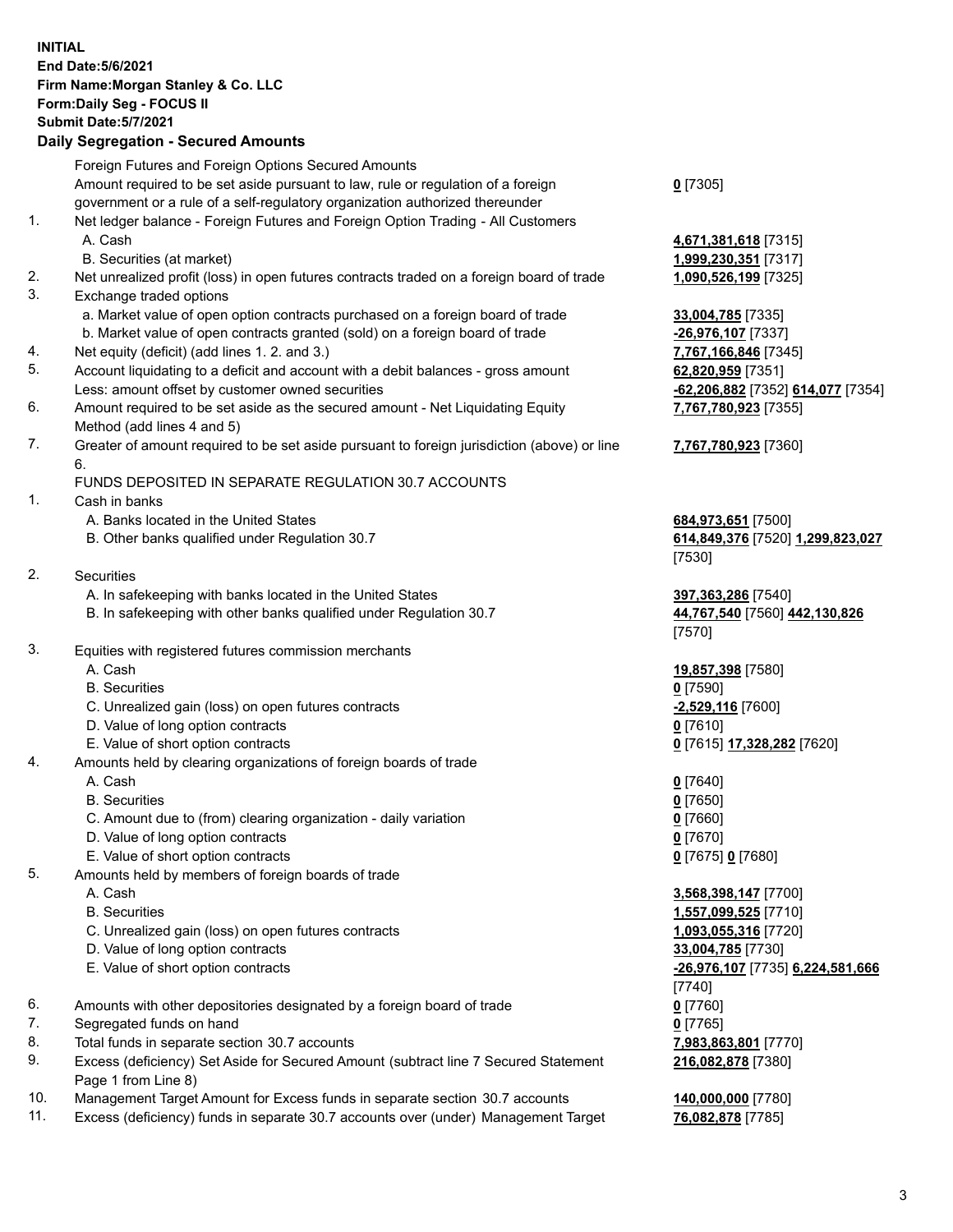|     | <b>INITIAL</b><br>End Date: 5/6/2021<br>Firm Name: Morgan Stanley & Co. LLC<br>Form: Daily Seg - FOCUS II<br><b>Submit Date: 5/7/2021</b><br>Daily Segregation - Segregation Statement |                                 |
|-----|----------------------------------------------------------------------------------------------------------------------------------------------------------------------------------------|---------------------------------|
|     | SEGREGATION REQUIREMENTS(Section 4d(2) of the CEAct)                                                                                                                                   |                                 |
| 1.  | Net ledger balance                                                                                                                                                                     |                                 |
|     | A. Cash                                                                                                                                                                                | 13,549,701,235 [7010]           |
|     | B. Securities (at market)                                                                                                                                                              | 8,150,173,347 [7020]            |
| 2.  | Net unrealized profit (loss) in open futures contracts traded on a contract market                                                                                                     | 4,995,142,246 [7030]            |
| 3.  | Exchange traded options                                                                                                                                                                |                                 |
|     | A. Add market value of open option contracts purchased on a contract market                                                                                                            | 875,048,615 [7032]              |
|     | B. Deduct market value of open option contracts granted (sold) on a contract market                                                                                                    | 412,159,351 [7033]              |
| 4.  | Net equity (deficit) (add lines 1, 2 and 3)                                                                                                                                            | 27,157,906,092 [7040]           |
| 5.  | Accounts liquidating to a deficit and accounts with                                                                                                                                    |                                 |
|     | debit balances - gross amount                                                                                                                                                          | 276,486,777 [7045]              |
|     | Less: amount offset by customer securities                                                                                                                                             | -274,945,650 [7047] 1,541,127   |
| 6.  | Amount required to be segregated (add lines 4 and 5)                                                                                                                                   | [7050]<br>27,159,447,219 [7060] |
|     | <b>FUNDS IN SEGREGATED ACCOUNTS</b>                                                                                                                                                    |                                 |
| 7.  | Deposited in segregated funds bank accounts                                                                                                                                            |                                 |
|     | A. Cash                                                                                                                                                                                | 4,300,028,562 [7070]            |
|     | B. Securities representing investments of customers' funds (at market)                                                                                                                 | $0$ [7080]                      |
|     | C. Securities held for particular customers or option customers in lieu of cash (at                                                                                                    | 1,934,921,882 [7090]            |
|     | market)                                                                                                                                                                                |                                 |
| 8.  | Margins on deposit with derivatives clearing organizations of contract markets                                                                                                         |                                 |
|     | A. Cash                                                                                                                                                                                | 14,315,790,120 [7100]           |
|     | B. Securities representing investments of customers' funds (at market)                                                                                                                 | $0$ [7110]                      |
|     | C. Securities held for particular customers or option customers in lieu of cash (at                                                                                                    | 6,215,251,465 [7120]            |
|     | market)                                                                                                                                                                                |                                 |
| 9.  | Net settlement from (to) derivatives clearing organizations of contract markets                                                                                                        | 300,410,848 [7130]              |
| 10. | Exchange traded options                                                                                                                                                                |                                 |
|     | A. Value of open long option contracts                                                                                                                                                 | 875,048,615 [7132]              |
|     | B. Value of open short option contracts                                                                                                                                                | 412,159,351 [7133]              |
| 11. | Net equities with other FCMs                                                                                                                                                           |                                 |
|     | A. Net liquidating equity                                                                                                                                                              | 15,820,392 [7140]               |
|     | B. Securities representing investments of customers' funds (at market)                                                                                                                 | <u>0</u> [7160]                 |
|     | C. Securities held for particular customers or option customers in lieu of cash (at                                                                                                    | $0$ [7170]                      |
|     | market)                                                                                                                                                                                |                                 |
| 12. | Segregated funds on hand                                                                                                                                                               | $0$ [7150]                      |
| 13. | Total amount in segregation (add lines 7 through 12)                                                                                                                                   | 27,545,112,533 [7180]           |
| 14. | Excess (deficiency) funds in segregation (subtract line 6 from line 13)                                                                                                                | 385,665,314 [7190]              |
| 15. | Management Target Amount for Excess funds in segregation                                                                                                                               | 235,000,000 [7194]              |
| 16. | Excess (deficiency) funds in segregation over (under) Management Target Amount                                                                                                         | 150,665,314 [7198]              |

16. Excess (deficiency) funds in segregation over (under) Management Target Amount Excess